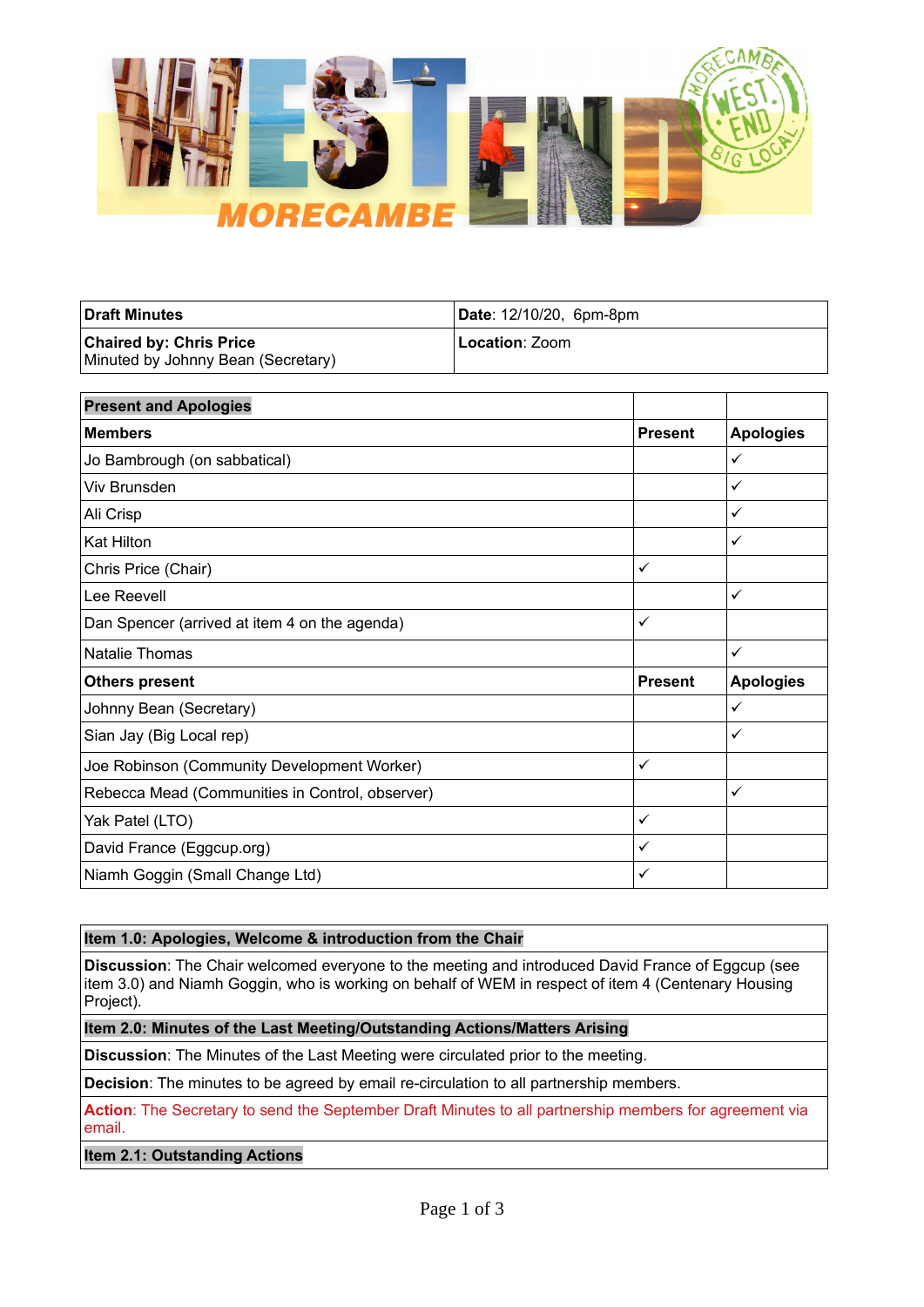**Outstanding Action**: Big Local Rep to send the recruitment expression of interest form to the Secretary for dissemination and approval.

**Outstanding Action**: The Development Worker to ask schools to complete a project form.

**Outstanding Action**: The Development Worker to follow up positively with Chris Greenwood and set something up.

**Outstanding Action**: The Development Worker to draw out a possible press release re Emergency Covid Response Fund support work.

**Outstanding Action**: Yak to shop around for good deals on mobile dongles and report back.

## **Item 2.2: Matters Arising: Food Shop**

**Discussion**: The Development Worker had polled the partnership members to see if they would support an expression of interest in the food shop project up to a fixed amount.

**Decision**: A majority of partnership members approved the expression of interest for the project. See Item 3.0.

### **Item 2.4: Matters Arising: West End (Schools) Online**

**Discussion**: The Development Worker has spoken to the Scott Trust about the project, who have expressed interest and would like to add to the money that WEM put into the project to help provide wraparound services including helping to fund dongles and providing 1:1 advice to families. Support could be up to a potential £15000.

**Decision**: The project has received majority Partnership members backing. Project to progress. Further talks to be had.

**Action**: The Development Worker to send the information on the West End Schools online project to Dan.

#### **Item 3.0: Guest Speaker: David France from Eggcup**

**Discussion**: Eggcup are interested in opening a Food Hub/Shop in the West End of Morecambe with potential support from WEM. David France of Eggcup gave some overview, background and practical details of the project. Eggcup aims to reach and support people in Morecambe in a sustainable way. Eggcup takes surplus food and distributes to low income or financially challenged people via foodbanks/food clubs and its own membership deliveries/collections. Members pay membership fees, volunteer in and help run the food clubs so have ownership of the project that is supporting them. Contactless and Covid-secure. Being run through Lancaster District Food Poverty Alliance. Will be some set up costs for the Food Shop/Hub, but then expected to be financially sustainable within a year. Some difficulty finding the right premises. Will involve a firm partnership with Stanley's. Looking overall for approx £67k (premises dependent), from various sources. Capacity to support 350 households. Timescale: To be up and running by end of December 2020. Sustain funding max of £25k (for main set up costs) and any WEM money would cover the ongoing costs-potentially £42k). Would like WEM to be a collaborative, critical friend. David was thanked.

**Decision**: Partnership members have already agreed to support the food shop/hub idea but will require an application form with full details. Need to poll Partnership members for approval to progress, inc a max amount that WEM could provide and a clear layout of what expectations WEM will have of the project and what potential risks might be. Yak advised need for fully costed cashflow and business plan to show how finances will work.

**Action**: Development worker to forward application form and business plan request to Eggcup and poll Partnership members for approval to progress.

## **Item 4.0: Century House (Co-op building)**

**Discussion**: Niamh gave an update on the developments: Exchange CIC applied to Architectural Heritage